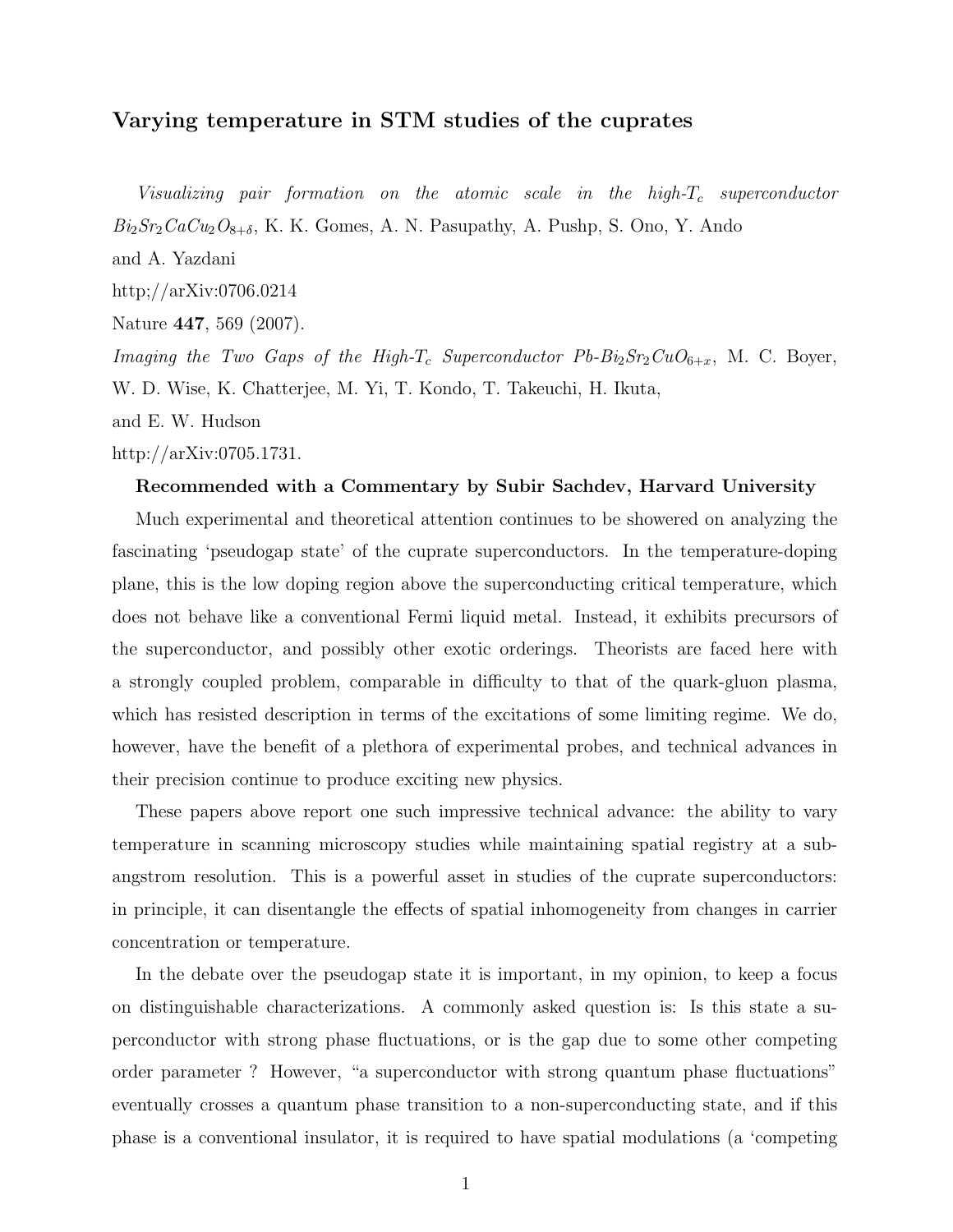order parameter') such that there are an even integer number of electrons per unit cell. So a discussion using sharper characterizations is required.

Here, I will use a very useful characterization proposed most clearly by M. Le Tacon *et* al. (Nature Physics 2, 537 (2006)), which encapsulates the central mystery of the pseudogap state. Le Tacon *et al.* pointed out that the electronic quasiparticles at different momenta have very different dependencies on doping and temperature. Those near the 'nodal' points (these are points along the diagonals of the Brillouin zone with gapless Bogoliubov quasiparticles in the superconductor) are characterized by an energy scale which tracks the superconducting critical temperature. In contrast, the electrons with momenta near the 'antinodes' (near  $(\pi, 0)$  and other symmetry related points in the Brillouin zone) display a broad spectral gap which increases monotonically with descreasing doping.

The present STM experiments provide complementary information in real space, in contrast to the momentum space information of Raman scattering obtained by Le Tacon et al. Although there do appear to be important differences between the two STM experiments in their observations and interpretations, the overall picture that emerges is similar to that proposed by Le Tacon et al..

Gomes *et al.* examine a range of doping concentrations in the Bi-2212 superconductor. Near optimal doping, they find a spatially inhomogeneous gap which appears to locally characterize the inhomogeneous evolution of the spectrum as a function of temperature. In the underdoped sample, however, they do find the emergence of a smaller, temperatureindependent, energy scale in their spectrum. This is possibly related to the nodal energy scale of Le Tacon et al..

Boyer et al. present data on overdoped Bi-2201. However, they argue from previous observations that this material exhibits the pseudogap state even at these doping concentrations, and is ideally suited to separating the distinct energy scales characterizing the electrons. Their essential step is to *divide* the tunneling spectrum by a normalizing spectrum above the critical temperature. After this procedure, they find a small gap in the spectrum which vanishes at the critical temperature. This connection between the tunneling spectrum and the critical temperature is novel and quite remarkable. It is tempting to identify the small gap with the nodal energy scale of Le Tacon et al.. However, the temperature dependencies of the small gap reported by the two STM groups are distinct: hopefully future co-ordinated studies by different groups and different probes on the same samples